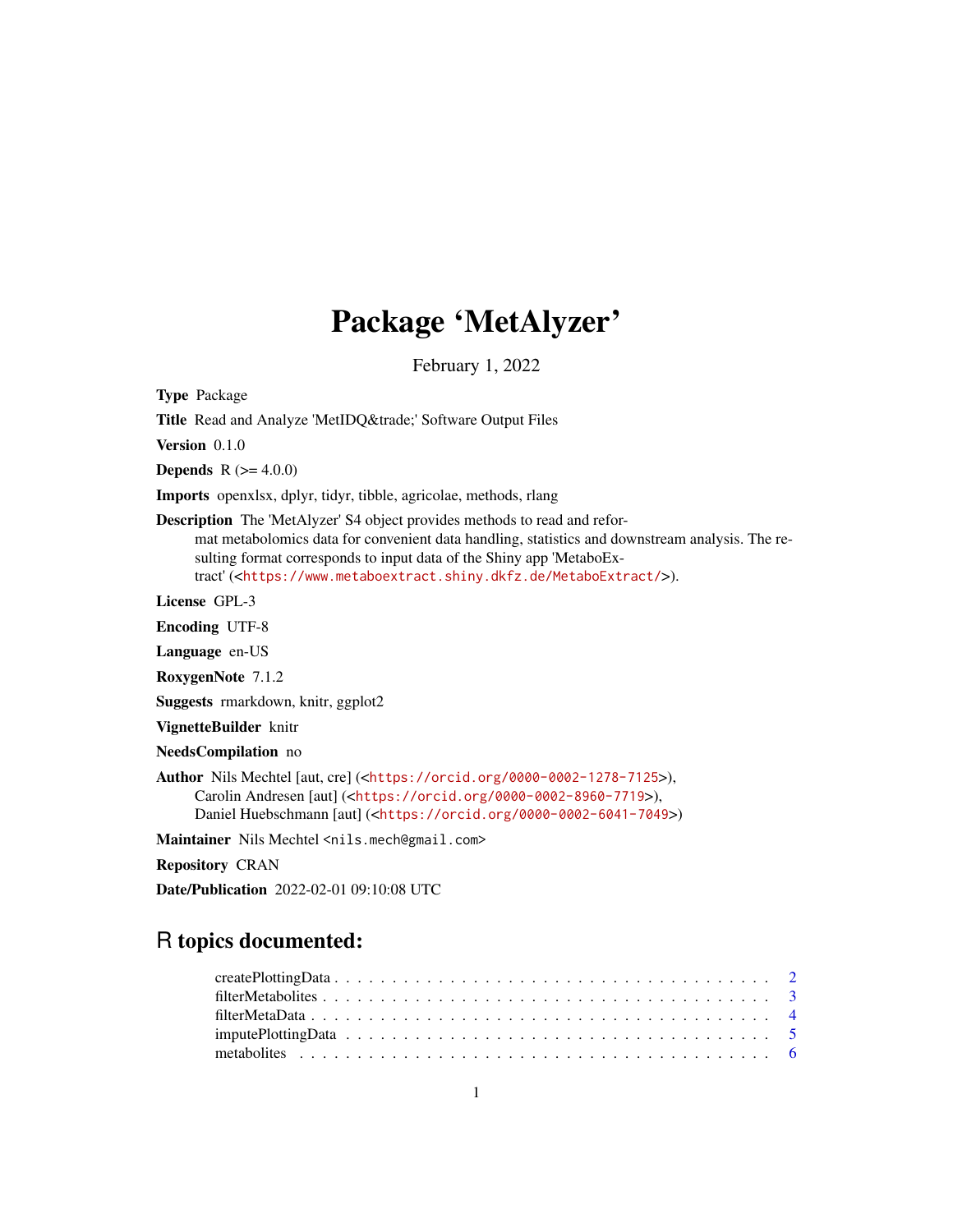# <span id="page-1-0"></span>2 createPlottingData

| Index | 19 |
|-------|----|
|       |    |
|       |    |
|       |    |
|       |    |
|       |    |
|       |    |
|       |    |
|       |    |
|       |    |
|       |    |
|       |    |
|       |    |
|       |    |
|       |    |
|       |    |

createPlottingData *Create plotting data*

# Description

This method reshapes raw\_data, quant\_status and meta\_data and combines them together with basic statistics in a tibble data frame for plotting with ggplot2. plotting\_data is grouped by metabolites as well as the selection of additional variables. Statistics are then calculated for each group.

```
createPlottingData(
 object,
  ...,
 ungrouped = NULL,
  ts = c(0.1, 0.2, 0.3),
 valid_vec = c("Valid", "LOQ"),
  t = 0.5)
## S4 method for signature 'MetAlyzer'
createPlottingData(
 object,
  ...,
 ungrouped = NULL,
  ts = c(0.1, 0.2, 0.3),
 valid_vec = c("Valid", "LOQ"),
  t = 0.5\mathcal{E}
```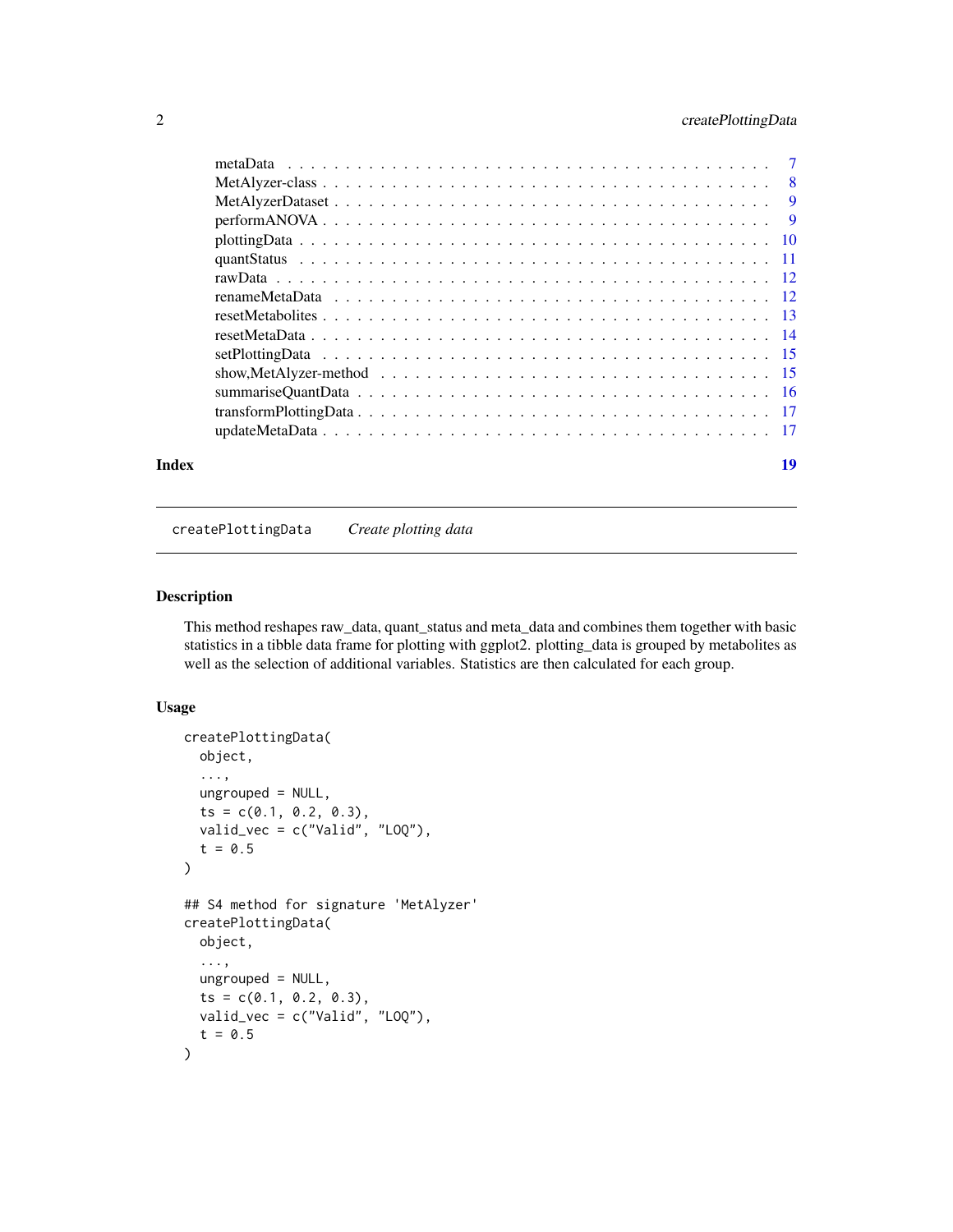# <span id="page-2-0"></span>filterMetabolites 3

#### Arguments

| object    | MetAlyzer object                                                                                         |
|-----------|----------------------------------------------------------------------------------------------------------|
| .         | A selection of columns from meta_data to add to reshaped data frame                                      |
| ungrouped | A column from meta_data to add to reshaped data frame that will not be used as<br>grouping variables     |
| ts        | A numeric vector of thresholds between 0 and 1 for CV categorization                                     |
| valid_vec | A character vector containing each quantification status that is considered to be<br>a valid measurement |
| t         | A numeric threshold to determine valid measurements                                                      |

#### Value

An updated MetAlyzer object

#### Methods (by class)

• MetAlyzer: Create plotting data

# Examples

```
fpath <- system.file("extdata", "example_data.xlsx", package = "MetAlyzer")
obj <- MetAlyzerDataset(file_path = fpath)
obj <- createPlottingData(obj, Tissue, Group,
ungrouped = NULL,
ts = c(0.1, 0.2, 0.3),
valid_vec = c("Valid", "L0Q"), t = 0.5)
```
filterMetabolites *Filter metabolites*

#### Description

This method filters out certain classes or metabolites of the metabolites vector.

```
filterMetabolites(
 object,
 class_name = "Metabolism Indicators",
 metabo_vec = NULL
)
## S4 method for signature 'MetAlyzer'
```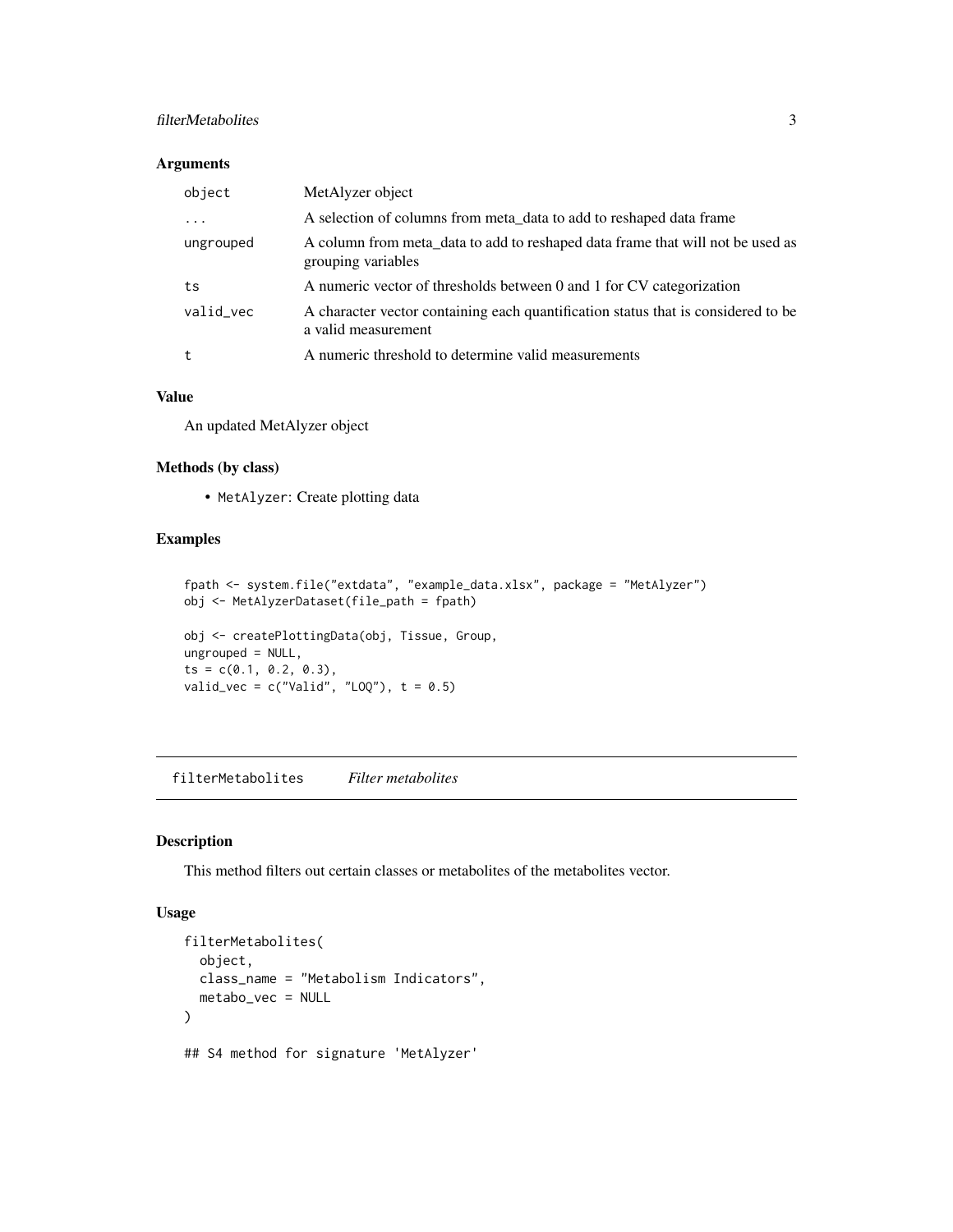```
filterMetabolites(
 object,
 class_name = "Metabolism Indicators",
 metabo_vec = NULL
)
```
# Arguments

| object     | MetAlyzer object                                      |
|------------|-------------------------------------------------------|
| class name | A character value defining the class to be removed    |
| metabo vec | A character vector defining metabolites to be removed |

# Details

Note: If both "metabo\_vec" and "class\_name" arguments are used "metabo\_vec" overwrites the "class\_name" argument!

#### Value

An updated MetAlyzer object

# Methods (by class)

• MetAlyzer: Filter metabolites

# Examples

```
fpath <- system.file("extdata", "example_data.xlsx", package = "MetAlyzer")
obj <- MetAlyzerDataset(file_path = fpath)
obj <- filterMetabolites(obj, class_name = "Metabolism Indicators")
# or
obj <- filterMetabolites(obj, metabo_vec = c("C0", "C2", "C3"))
```
filterMetaData *Filter meta data*

#### Description

This function updates the "Filter" column in meta\_data to filter out samples.

```
filterMetaData(object, column, keep = NULL, remove = NULL)
## S4 method for signature 'MetAlyzer'
filterMetaData(object, column, keep = NULL, remove = NULL)
```
<span id="page-3-0"></span>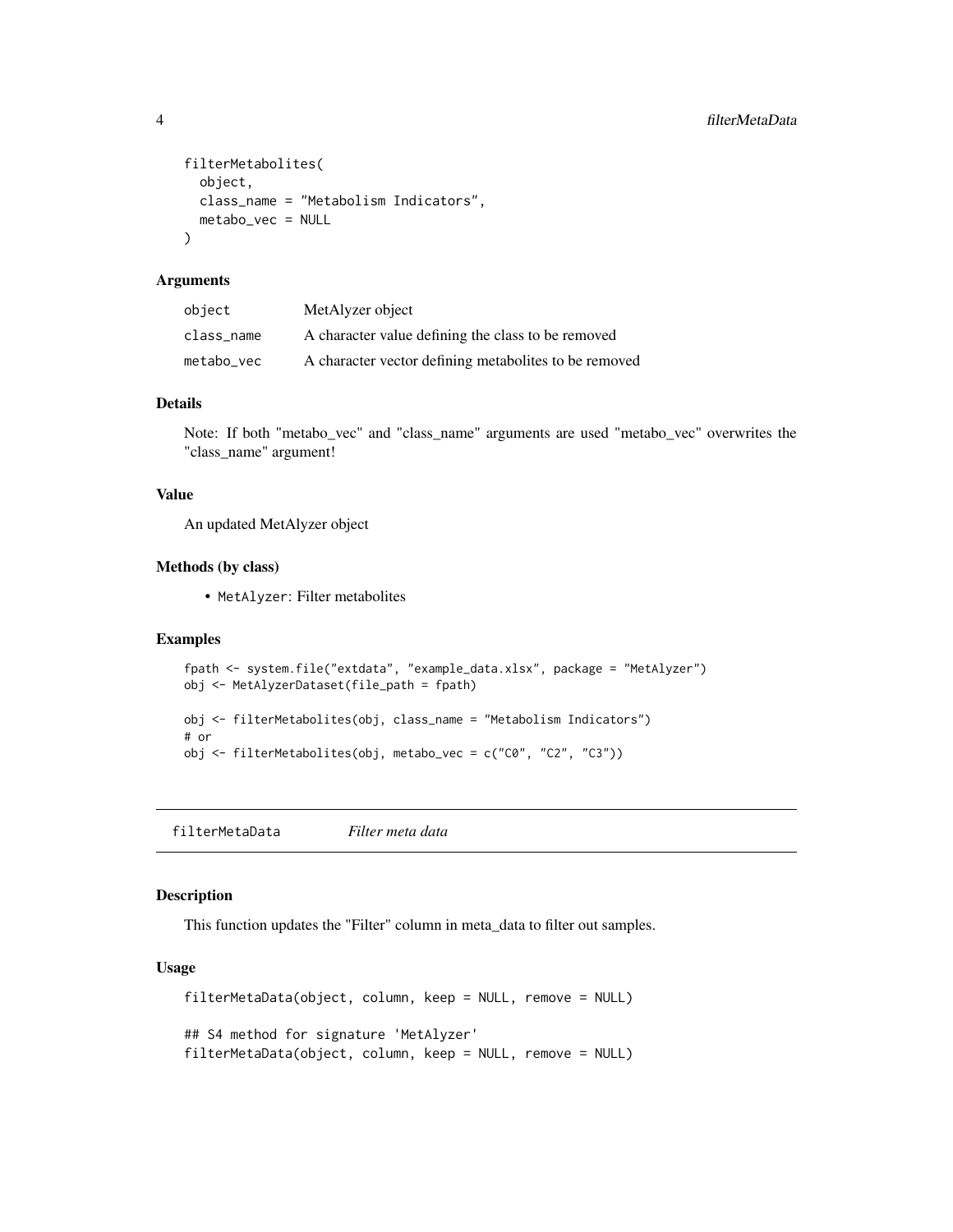# <span id="page-4-0"></span>imputePlottingData 5

#### **Arguments**

| object | MetAlyzer object                                       |
|--------|--------------------------------------------------------|
| column | A column of meta data for filtering                    |
| keep   | A vector defining which entries to keep from meta data |
| remove | A vector defining which entries to remove meta_data    |

# Details

If both "keep" and "remove" arguments are used "keep" overwrites the "remove" argument.

#### Value

An updated MetAlyzer object

#### Methods (by class)

• MetAlyzer: Filter meta data

# Examples

```
fpath <- system.file("extdata", "example_data.xlsx", package = "MetAlyzer")
obj <- MetAlyzerDataset(file_path = fpath)
obj <- filterMetaData(obj, column = Group, keep = 1:6)
# or
obj \le filterMetaData(obj, column = Group, remove = 7)
```
imputePlottingData *Impute plotting data*

# Description

This method imputes zero concentration values (Concentration) with the minimal positive value multiplied by i. If all values are zero or NA, they are set to NA. The imputed values are added to plotting\_data in an extra column imp\_Conc.

```
imputePlottingData(object, ..., i = 0.2, imputeNA = FALSE)## S4 method for signature 'MetAlyzer'
imputePlottingData(object, ..., i = 0.2, imputeNA = FALSE)
```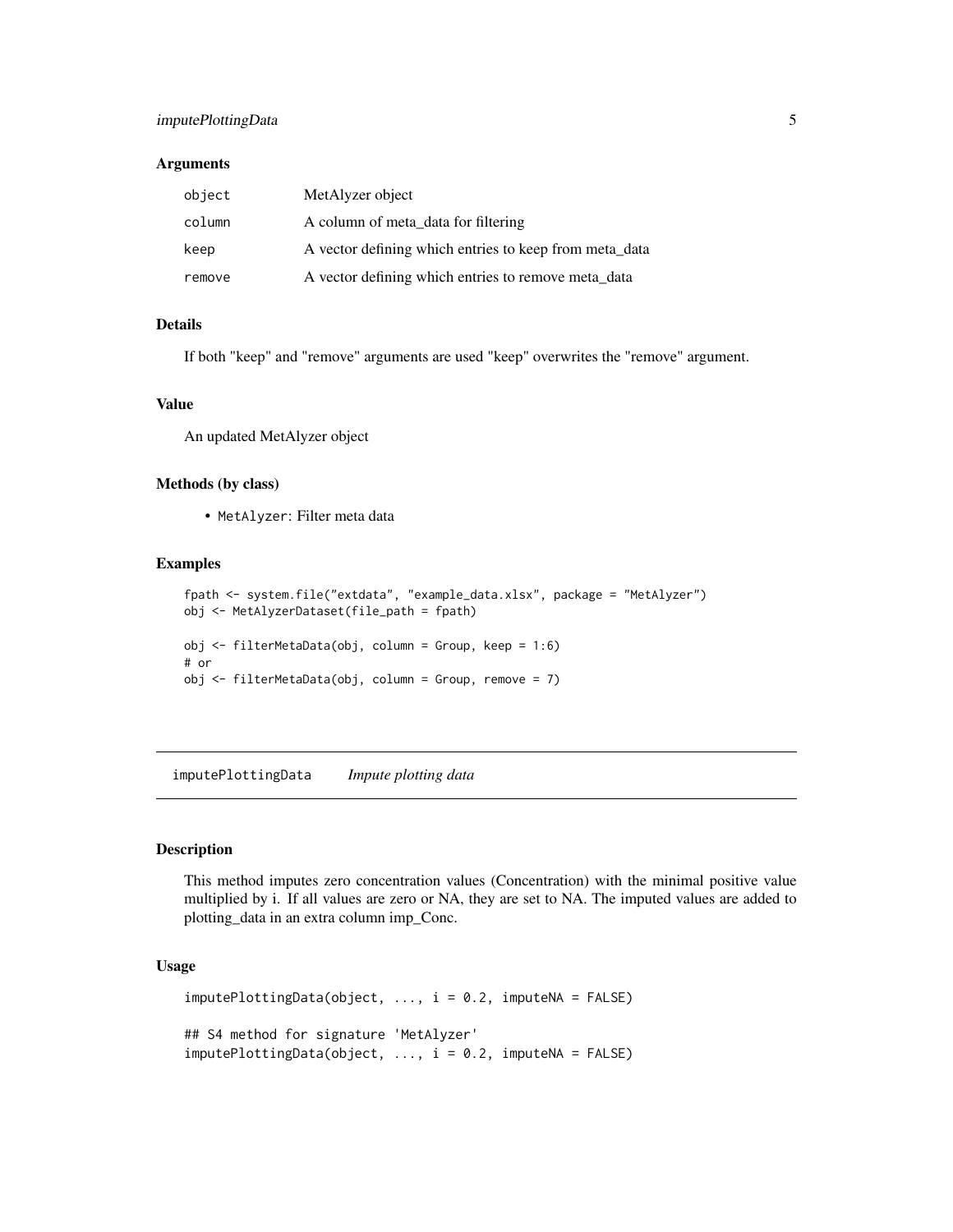#### <span id="page-5-0"></span>6 metabolites and the contract of the contract of the contract of the contract of the contract of the contract of the contract of the contract of the contract of the contract of the contract of the contract of the contract

# Arguments

| object                  | MetAlyzer object                          |
|-------------------------|-------------------------------------------|
| $\cdot$ $\cdot$ $\cdot$ | Variables to group by                     |
|                         | A numeric value below 1                   |
| imputeNA                | Logical value whether to impute NA values |

# Value

An updated MetAlyzer object

# Methods (by class)

• MetAlyzer: Impute plotting data

# Examples

# To see an example, please check out the vignette.

metabolites *Get metabolites*

# Description

This method returns the filtered metabolites vector.

# Usage

```
metabolites(object)
```
## S4 method for signature 'MetAlyzer' metabolites(object)

# Arguments

object MetAlyzer object

# Value

The metabolites vector

# Methods (by class)

• MetAlyzer: Get metabolites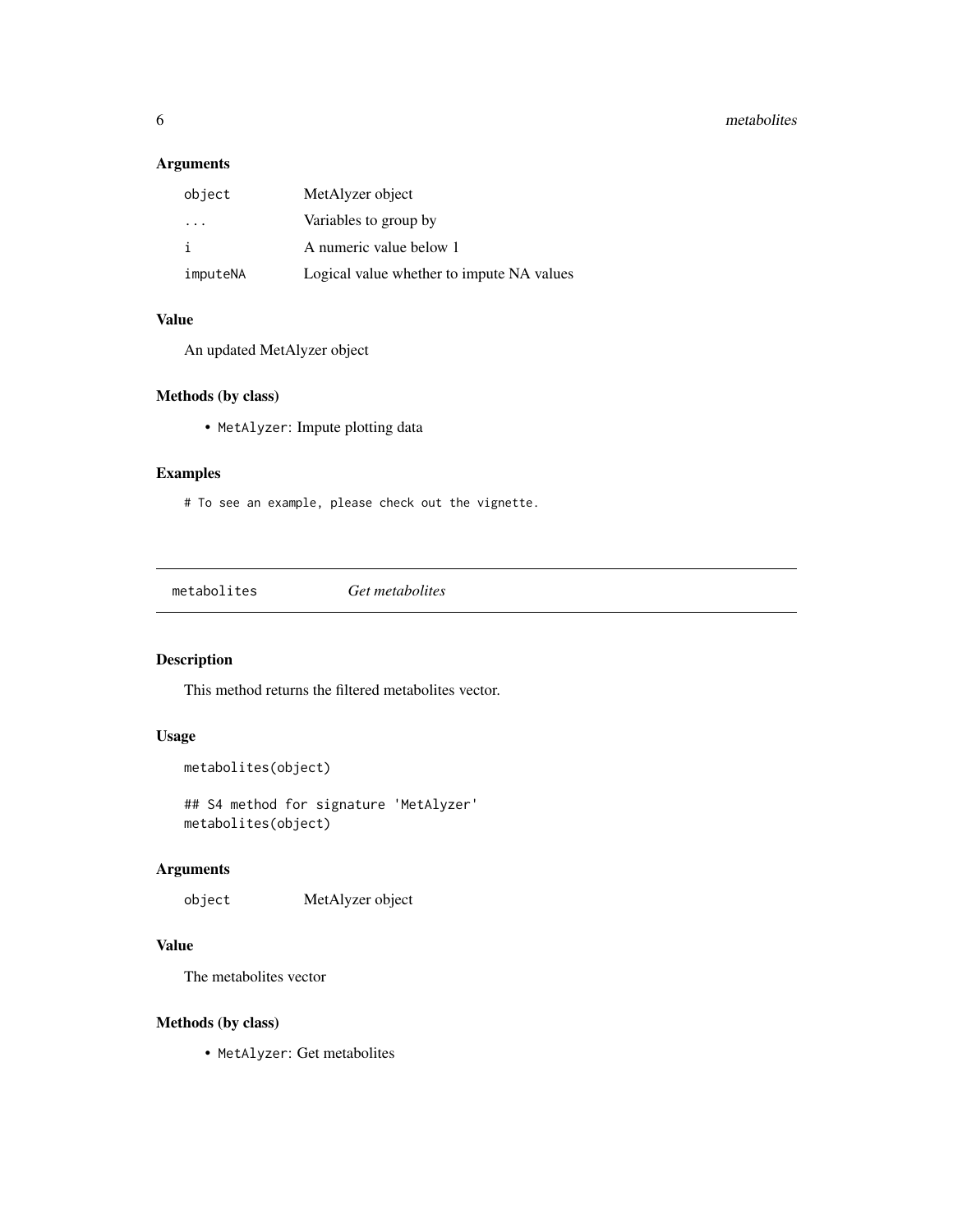#### <span id="page-6-0"></span>metaData 7

# Examples

```
fpath <- system.file("extdata", "example_data.xlsx", package = "MetAlyzer")
obj <- MetAlyzerDataset(file_path = fpath)
```
metabolites(obj)

metaData *Get meta data*

# Description

This method returns the meta\_data data frame with filtered samples (rows) and all columns.

#### Usage

```
metaData(object)
```
## S4 method for signature 'MetAlyzer' metaData(object)

#### Arguments

object MetAlyzer object

# Value

The meta\_data data frame

# Methods (by class)

• MetAlyzer: Get meta data

```
fpath <- system.file("extdata", "example_data.xlsx", package = "MetAlyzer")
obj <- MetAlyzerDataset(file_path = fpath)
meta_data <- metaData(obj)
head(meta_data)
```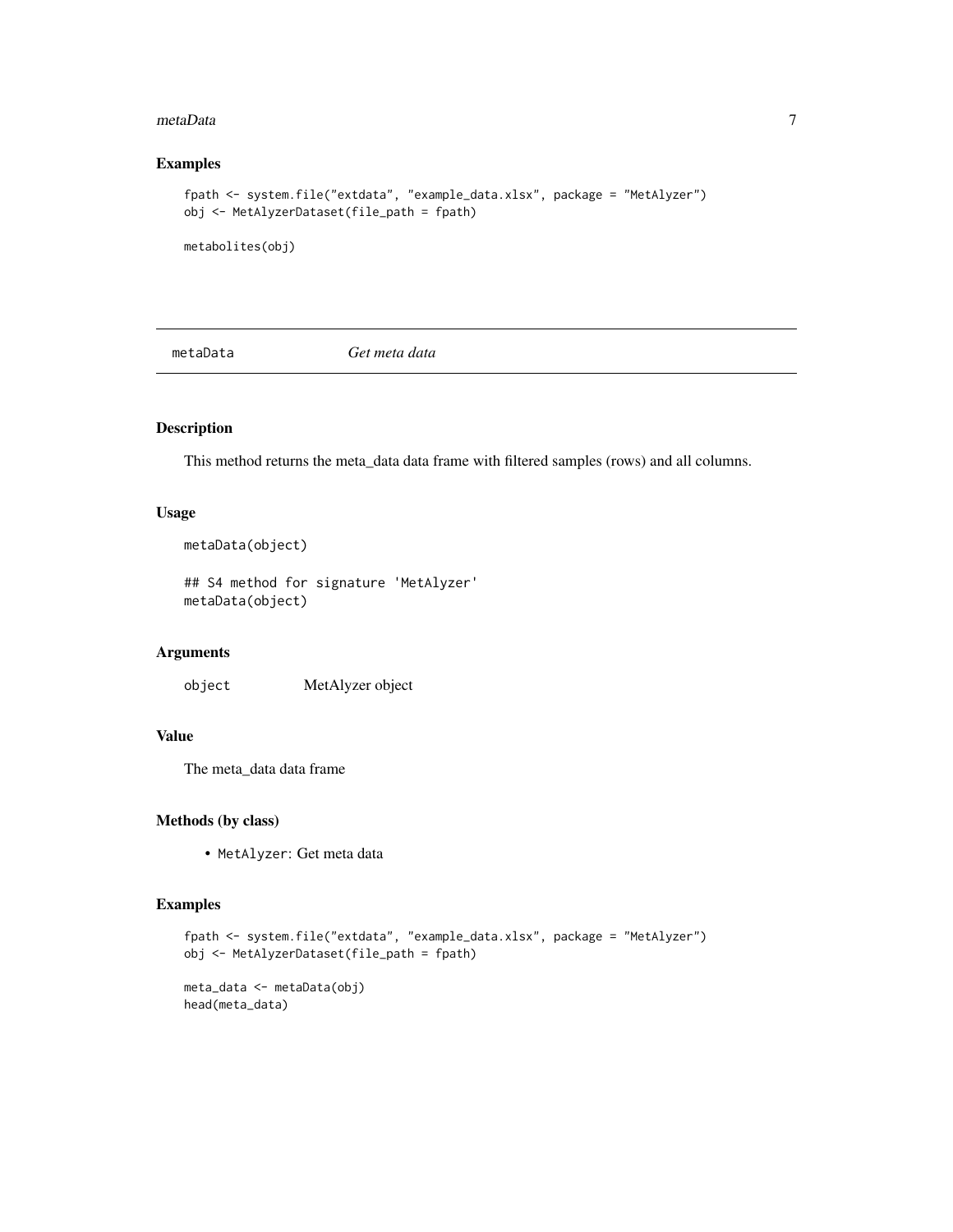<span id="page-7-0"></span>

#### Description

A S4 class to read and analyze 'MetIDQ' output

#### **Slots**

file\_path A length-one character vector giving the file path

sheet A length-one numeric vector giving the sheet index

- metabolites A character vector with all 630 measured metabolites and optional 234 additional metabolism indicators
- raw\_data A data frame containing all raw measurements; dimension: # samples x # metabolites
- quant\_status A data frame containing the quantification status of all measurements; dimension: # samples x # metabolites
- meta\_data A data frame containing any meta data; dimension: # samples x # meta variables
- plotting\_data A tibble data frame containing reshaped information of raw\_data, quant\_status and meta\_data for plotting with ggplot2
- .full\_sheet A matrix containing the un-sliced Excel sheet
- .data\_ranges A length-six numeric list with rows and columns information for slicing

.orig\_metabolites A character vector storing the unfiltered metabolites vector

```
fpath <- system.file("extdata", "example_data.xlsx", package = "MetAlyzer")
obj <- MetAlyzerDataset(file_path = fpath)
obj <- filterMetabolites(obj)
show(obj)
summariseQuantData(obj)
obj <- renameMetaData(obj, Method = Group)
obj <- filterMetaData(obj, column = Method, keep = 1:6)
obj <- createPlottingData(obj, Method, Tissue)
obj <- imputePlottingData(obj, Method, Metabolite)
obj <- transformPlottingData(obj)
obj <- performANOVA(obj, categorical = Method)
```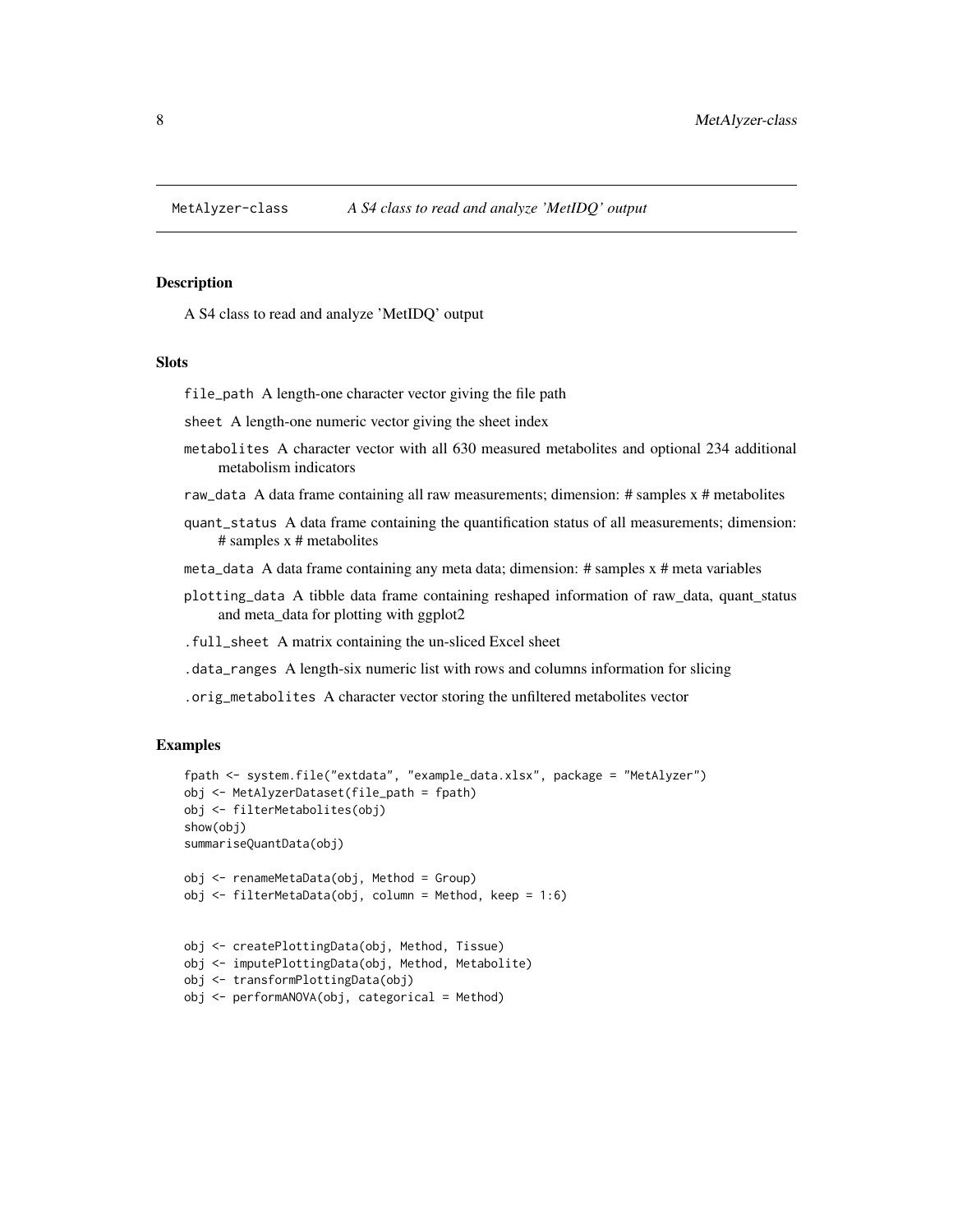<span id="page-8-0"></span>MetAlyzerDataset *Open file and read data*

#### **Description**

This function creates a 'MetAlyzer' object, opens the given 'MetIDQ' output Excel sheet and extracts metabolites, raw data, quantification status and meta data.

#### Usage

```
MetAlyzerDataset(file_path, sheet = 1)
```
#### Arguments

file\_path file path sheet sheet index

# Value

An MetAlyzer object

#### Examples

```
fpath <- system.file("extdata", "example_data.xlsx", package = "MetAlyzer")
obj <- MetAlyzerDataset(file_path = fpath)
```
performANOVA *ANOVA*

#### Description

This method performs a one-way ANOVA on the grouped plotting\_data (the categorical variable is removed from grouping first). For this, the column valid replicates must have at least one entry that is TRUE in each group. Otherwise, a vector of NA is returned. A Tukey post-hoc test is then used to determine group names, starting with "A" followed by further letters. These group names are added to plotting\_data in the column ANOVA\_group. Thereby, metabolites can be identified which are significantly higher in one or more of the categorical variable compared to all other for each metabolite.

#### Usage

```
performANOVA(object, categorical)
```
## S4 method for signature 'MetAlyzer' performANOVA(object, categorical)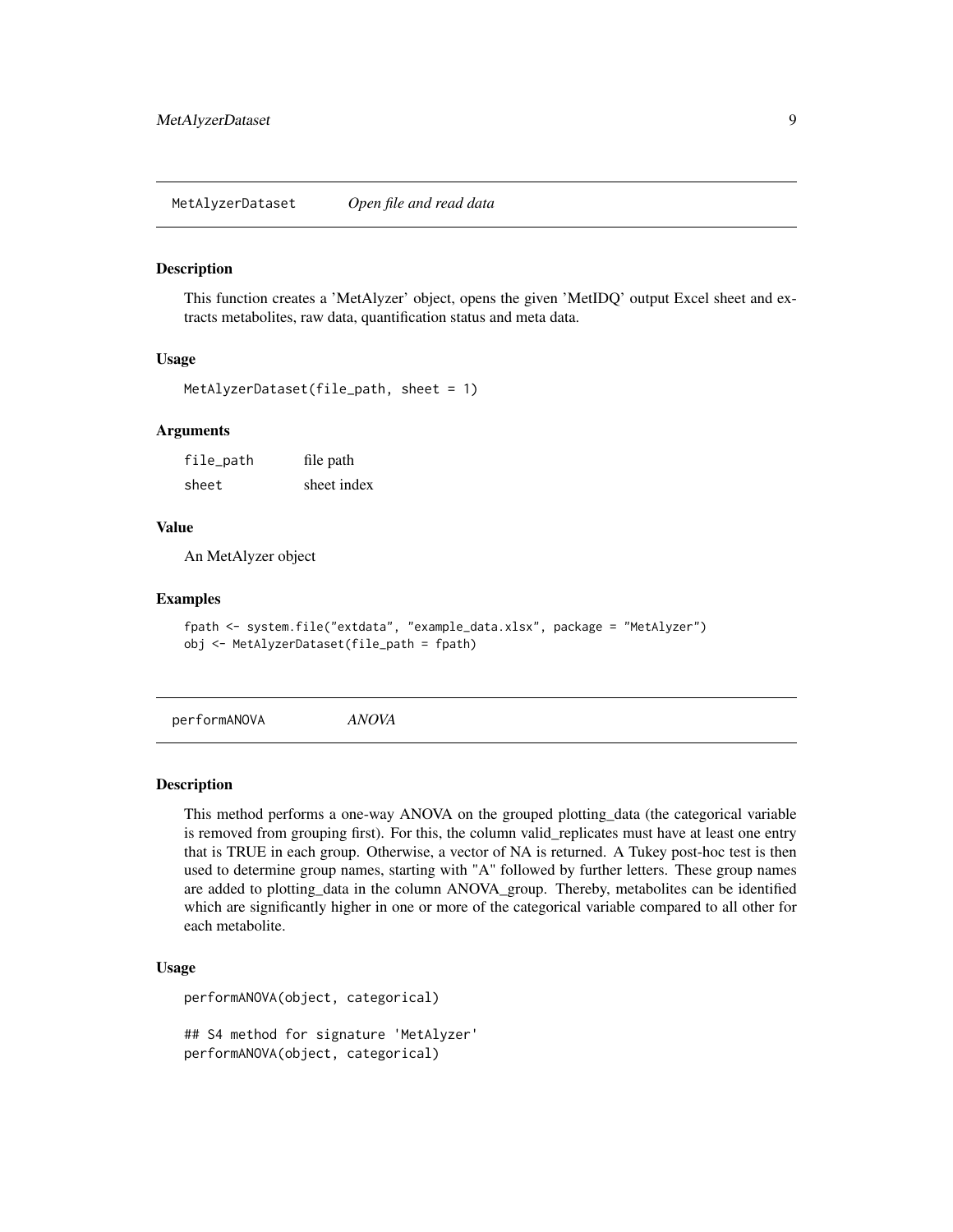# <span id="page-9-0"></span>10 plottingData

#### Arguments

| object      | MetAlyzer object                           |
|-------------|--------------------------------------------|
| categorical | A column defining the categorical variable |

# Value

An updated MetAlyzer object

# Methods (by class)

• MetAlyzer: ANOVA

# Examples

# To see an example, please check out the vignette.

plottingData *Get plotting data*

# Description

This method returns the plotting\_data tibble data frame.

# Usage

```
plottingData(object)
```
## S4 method for signature 'MetAlyzer' plottingData(object)

# Arguments

object MetAlyzer object

# Value

The plotting\_data data frame

#### Methods (by class)

• MetAlyzer: Get plotting data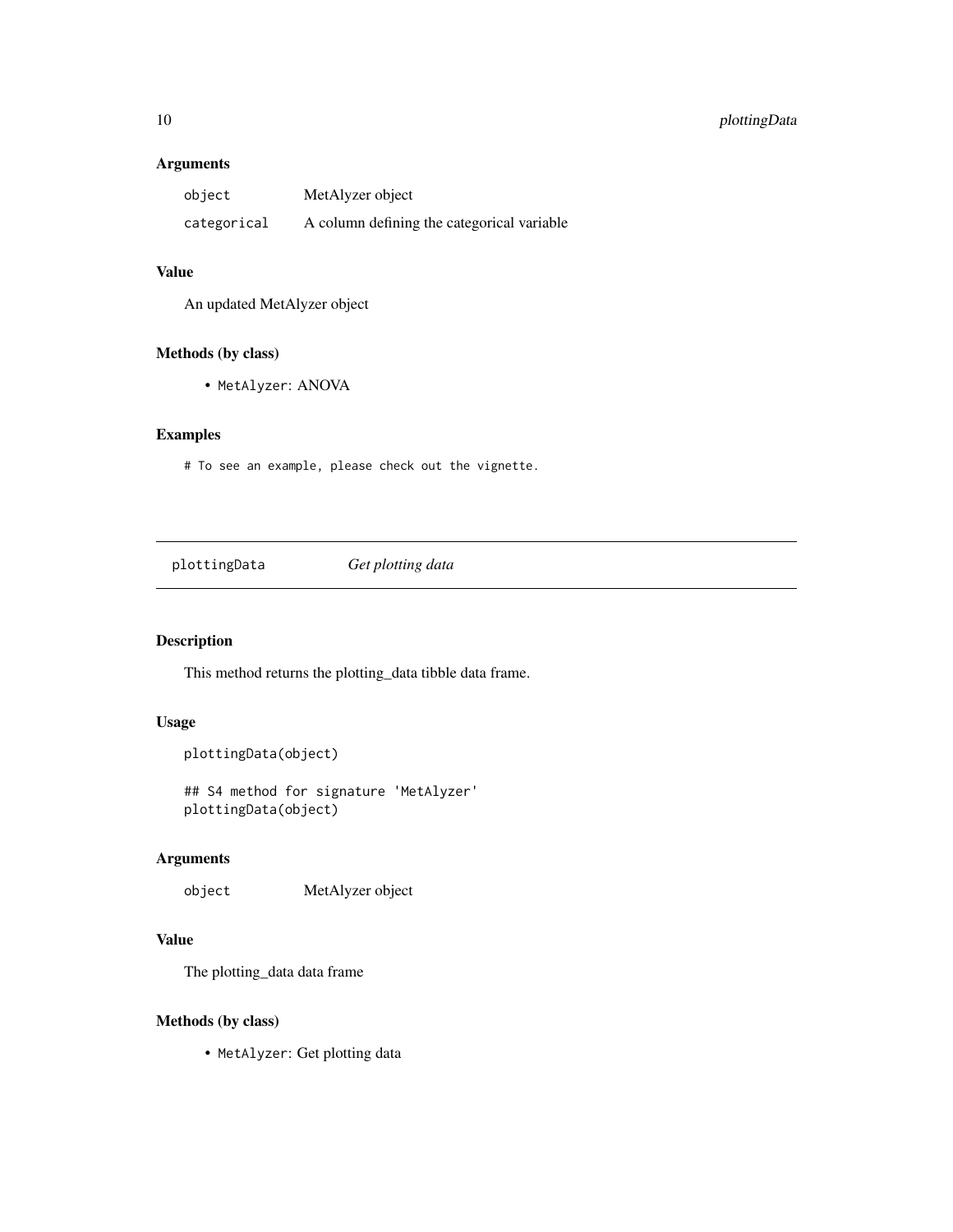# <span id="page-10-0"></span>quantStatus 11

# Examples

```
fpath <- system.file("extdata", "example_data.xlsx", package = "MetAlyzer")
obj <- MetAlyzerDataset(file_path = fpath)
obj <- createPlottingData(obj, Tissue, Group)
```
plottingData(obj)

#### quantStatus *Get quantification status*

#### Description

This method returns the quant\_status data frame with filtered samples (rows) and metabolites (columns).

#### Usage

```
quantStatus(object)
```
## S4 method for signature 'MetAlyzer' quantStatus(object)

# Arguments

object MetAlyzer object

# Value

The quant\_status data frame

#### Methods (by class)

• MetAlyzer: Get quantification status

```
fpath <- system.file("extdata", "example_data.xlsx", package = "MetAlyzer")
obj <- MetAlyzerDataset(file_path = fpath)
quant_status <- quantStatus(obj)
head(quant_status, c(5, 5))
```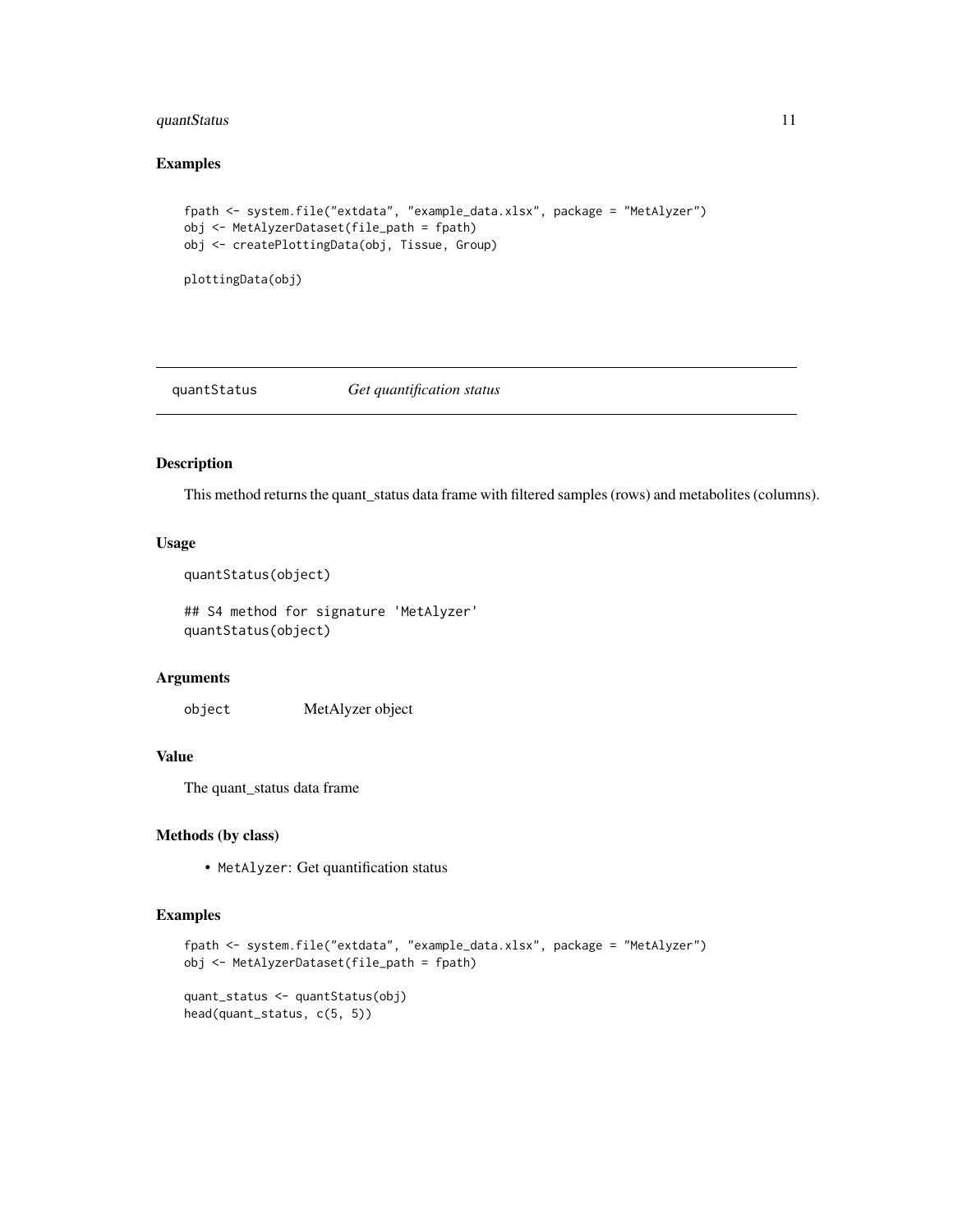<span id="page-11-0"></span>

#### Description

This method returns the raw\_data data frame with filtered samples (rows) and metabolites (columns).

# Usage

```
rawData(object)
```
## S4 method for signature 'MetAlyzer' rawData(object)

#### Arguments

object MetAlyzer object

#### Value

The raw\_data data frame

#### Methods (by class)

• MetAlyzer: Get raw data

#### Examples

```
fpath <- system.file("extdata", "example_data.xlsx", package = "MetAlyzer")
obj <- MetAlyzerDataset(file_path = fpath)
```
raw\_data <- rawData(obj) head(raw\_data, c(5, 5))

renameMetaData *Rename meta data*

# Description

This method renames a column of meta\_data using rename 'dplyr'.

```
renameMetaData(object, ...)
## S4 method for signature 'MetAlyzer'
renameMetaData(object, ...)
```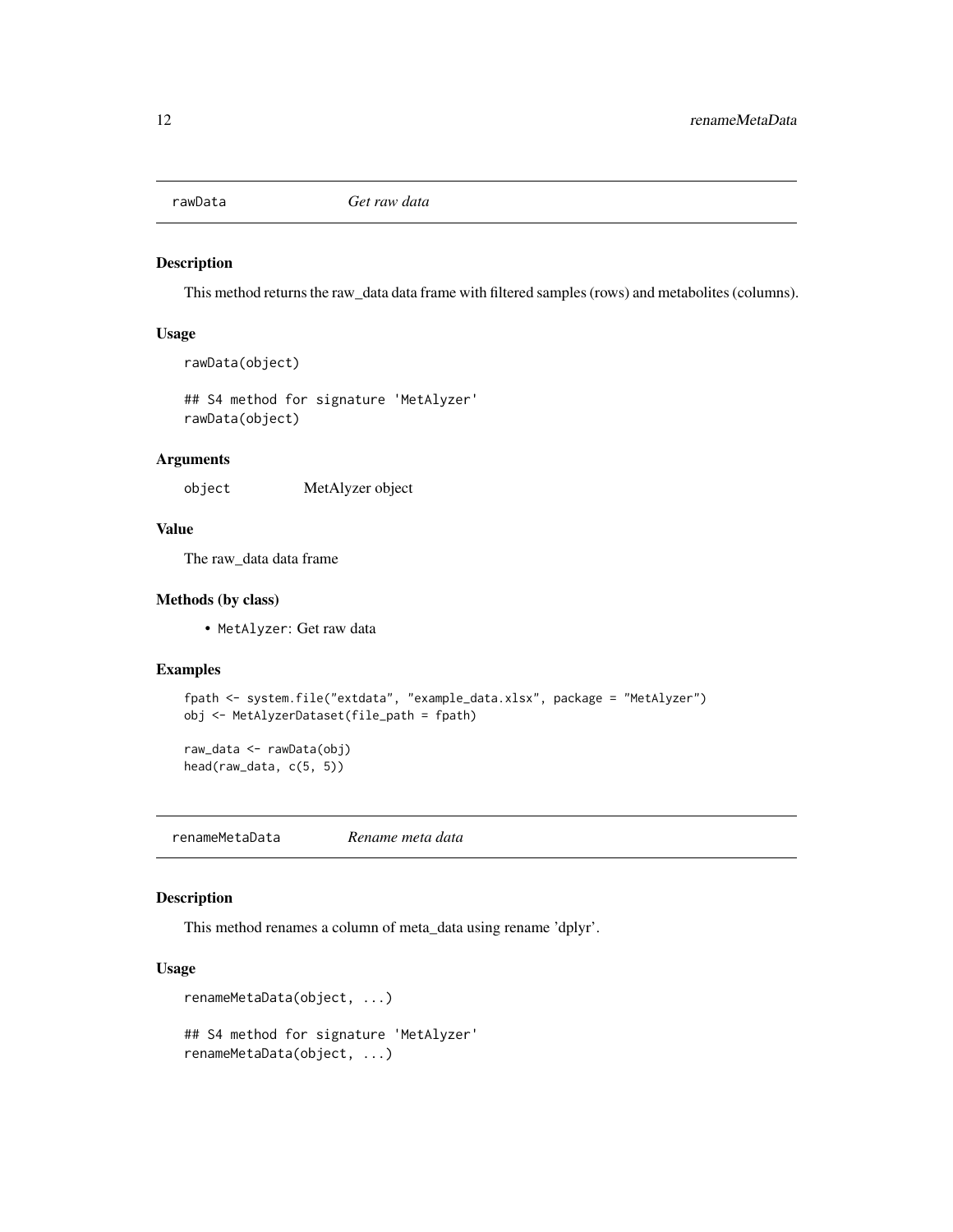#### <span id="page-12-0"></span>resetMetabolites 13

#### Arguments

| object                  | MetAlyzer object                                       |
|-------------------------|--------------------------------------------------------|
| $\cdot$ $\cdot$ $\cdot$ | Use new name $=$ old name to rename selected variables |

# Value

An updated MetAlyzer object

#### Methods (by class)

• MetAlyzer: Rename meta data

# Examples

```
fpath <- system.file("extdata", "example_data.xlsx", package = "MetAlyzer")
obj <- MetAlyzerDataset(file_path = fpath)
```
obj <- renameMetaData(obj, Method = Group)

resetMetabolites *Reset metabolites*

# Description

This method resets the filtering of metabolites.

# Usage

```
resetMetabolites(object)
```
## S4 method for signature 'MetAlyzer' resetMetabolites(object)

# Arguments

object MetAlyzer object

# Value

An updated MetAlyzer object

# Methods (by class)

• MetAlyzer: Reset metabolites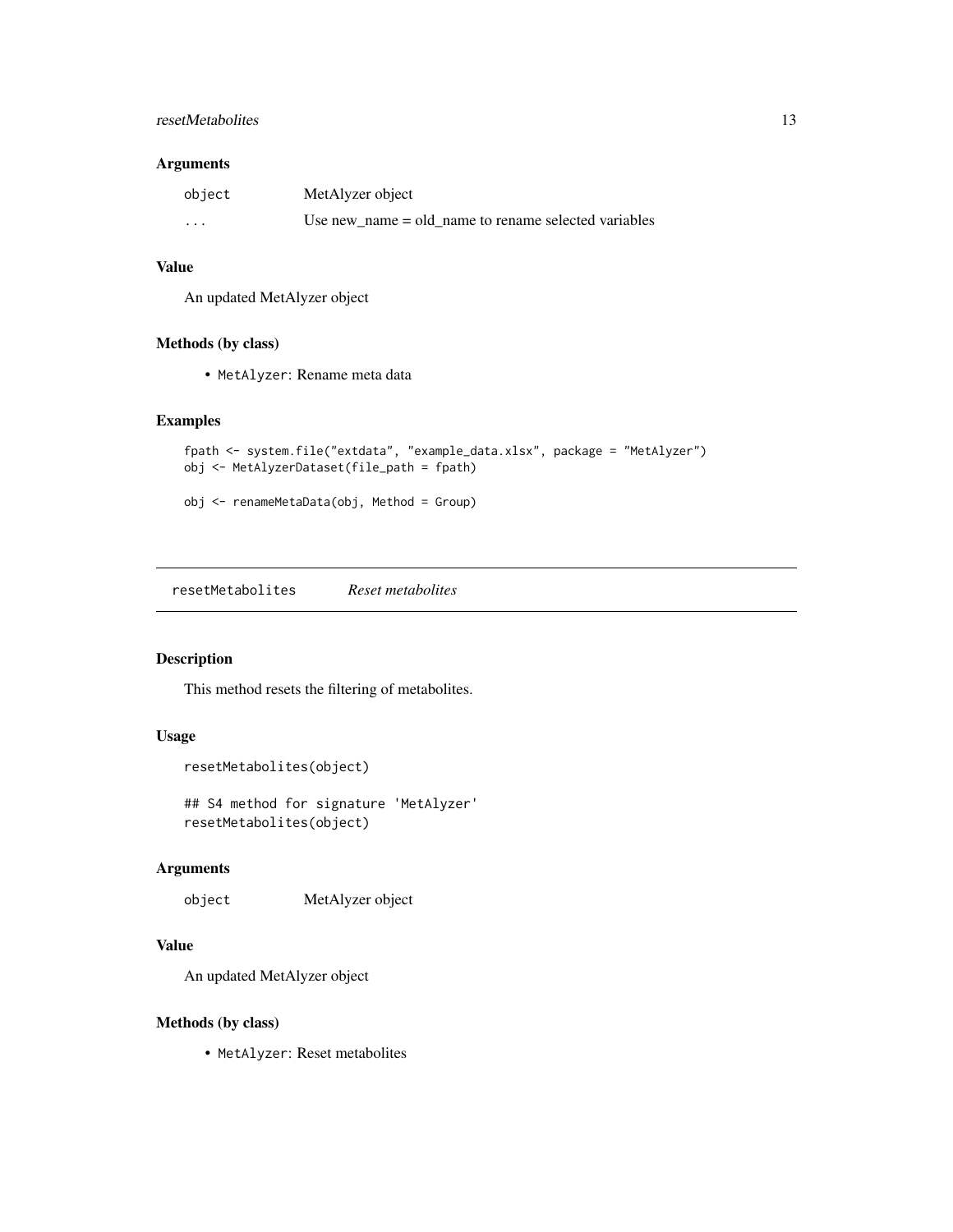### Examples

```
fpath <- system.file("extdata", "example_data.xlsx", package = "MetAlyzer")
obj <- MetAlyzerDataset(file_path = fpath)
```

```
obj <- resetMetabolites(obj)
```
resetMetaData *Reset meta data*

# Description

This method resets the filter of meta\_data.

#### Usage

```
resetMetaData(object)
```
## S4 method for signature 'MetAlyzer' resetMetaData(object)

# Arguments

object MetAlyzer object

# Value

An updated MetAlyzer object

#### Methods (by class)

• MetAlyzer: Reset meta data

```
fpath <- system.file("extdata", "example_data.xlsx", package = "MetAlyzer")
obj <- MetAlyzerDataset(file_path = fpath)
```

```
obj <- resetMetaData(obj)
```
<span id="page-13-0"></span>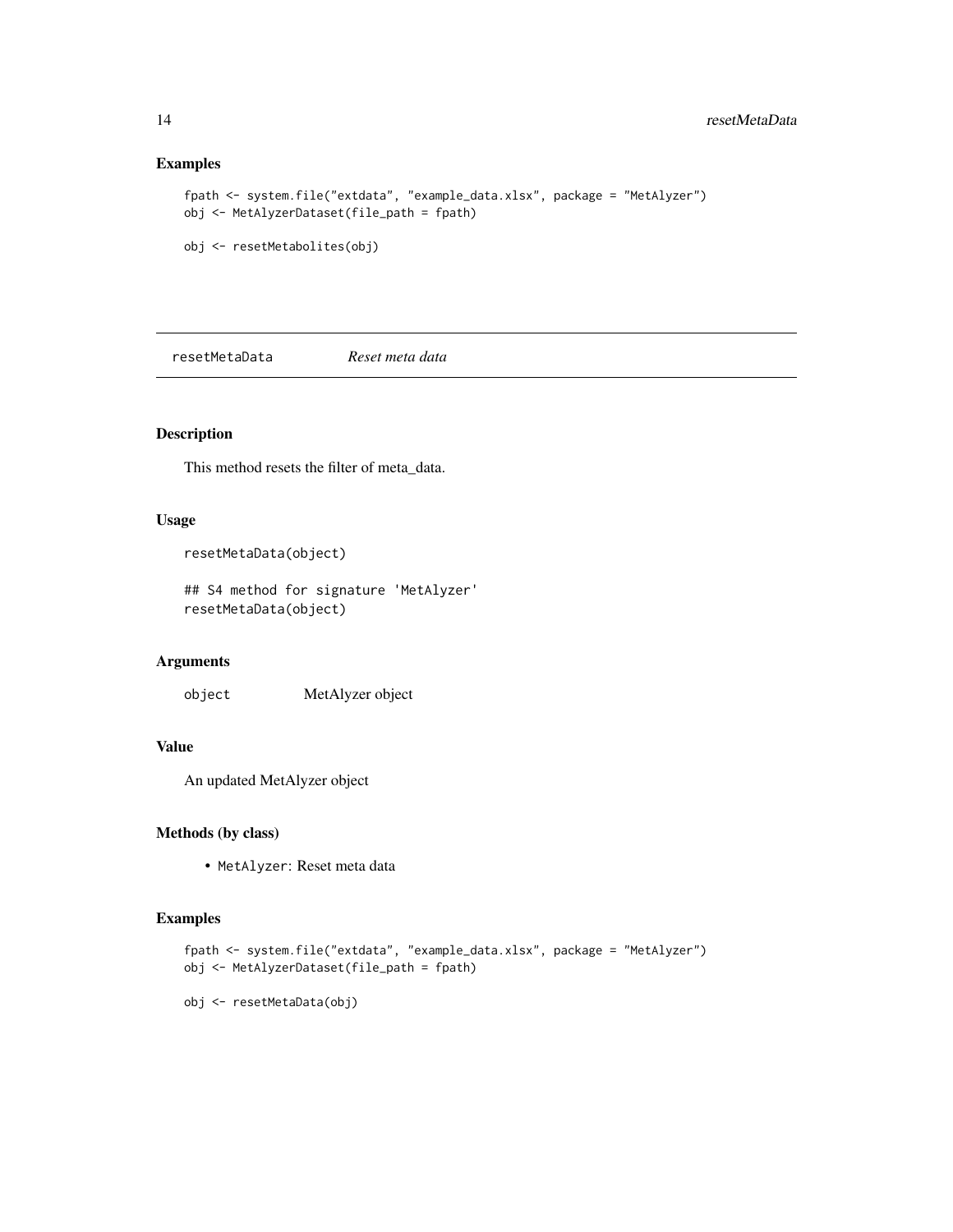<span id="page-14-0"></span>setPlottingData *Update plotting data*

# Description

This method replaces plotting\_data with an updated version.

#### Usage

```
setPlottingData(object, plotting_data)
```
## S4 method for signature 'MetAlyzer' setPlottingData(object, plotting\_data)

#### Arguments

| object        | MetAlyzer object                           |
|---------------|--------------------------------------------|
| plotting_data | An updated plotting_data tibble data frame |

#### Value

An updated MetAlyzer object

# Methods (by class)

• MetAlyzer: Update plotting data

# Examples

# To see an example, please check out the vignette.

show,MetAlyzer-method *Show a 'MetAlyzer' object*

# Description

This method shows a summary of 'MetAlyzer' slot values.

#### Usage

```
## S4 method for signature 'MetAlyzer'
show(object)
```
#### Arguments

object MetAlyzer object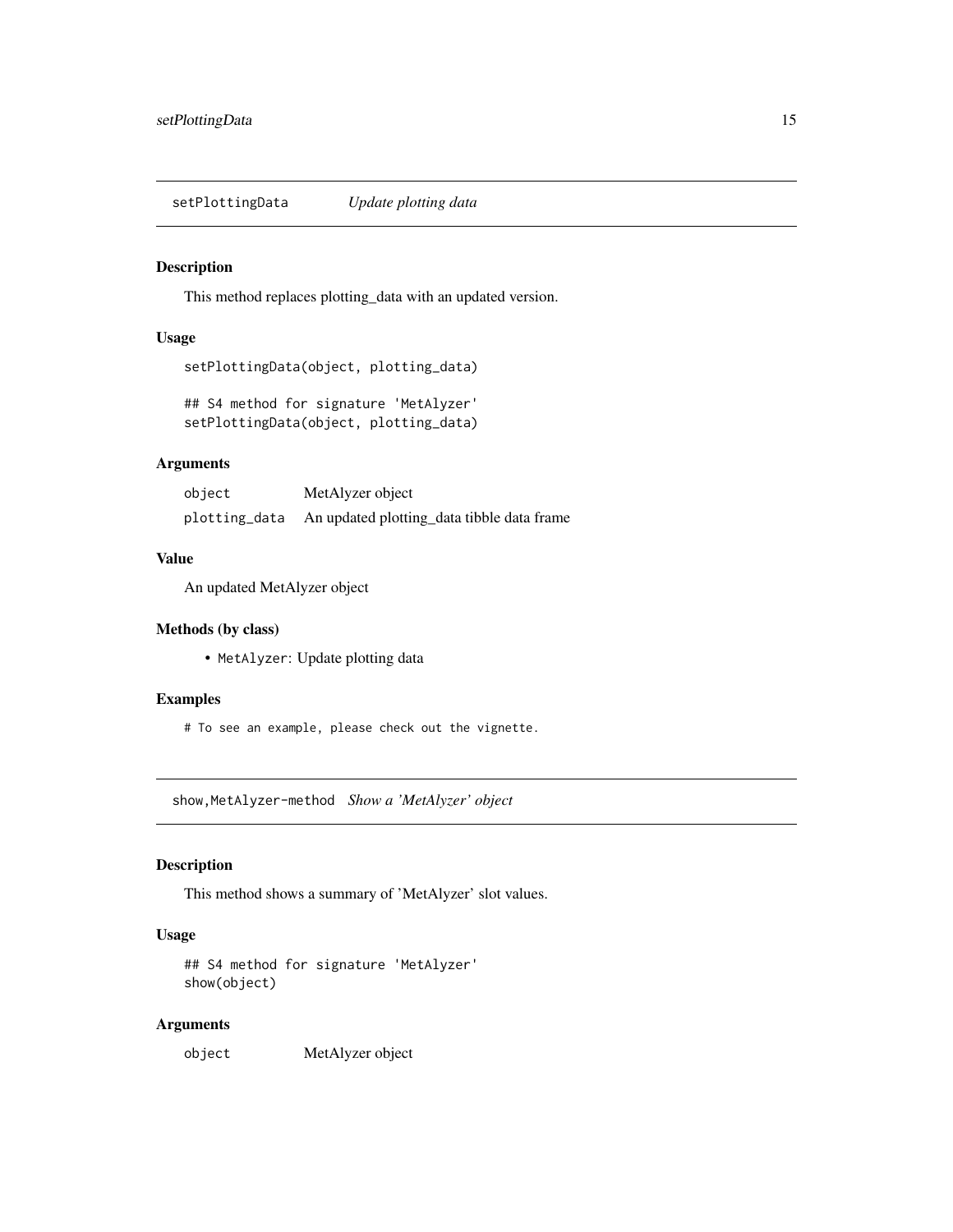### <span id="page-15-0"></span>Value

A summary of the MetAlyzer object

# Examples

```
fpath <- system.file("extdata", "example_data.xlsx", package = "MetAlyzer")
obj <- MetAlyzerDataset(file_path = fpath)
show(obj)
# or
obj
```
summariseQuantData *Summarize quantification status*

# Description

This method lists the number of each quantification status and its percentage.

#### Usage

summariseQuantData(object)

```
## S4 method for signature 'MetAlyzer'
summariseQuantData(object)
```
#### Arguments

object MetAlyzer object

# Value

A summary of the quantification status

# Methods (by class)

• MetAlyzer: Summarize quantification status

# Examples

```
fpath <- system.file("extdata", "example_data.xlsx", package = "MetAlyzer")
obj <- MetAlyzerDataset(file_path = fpath)
```
summariseQuantData(obj)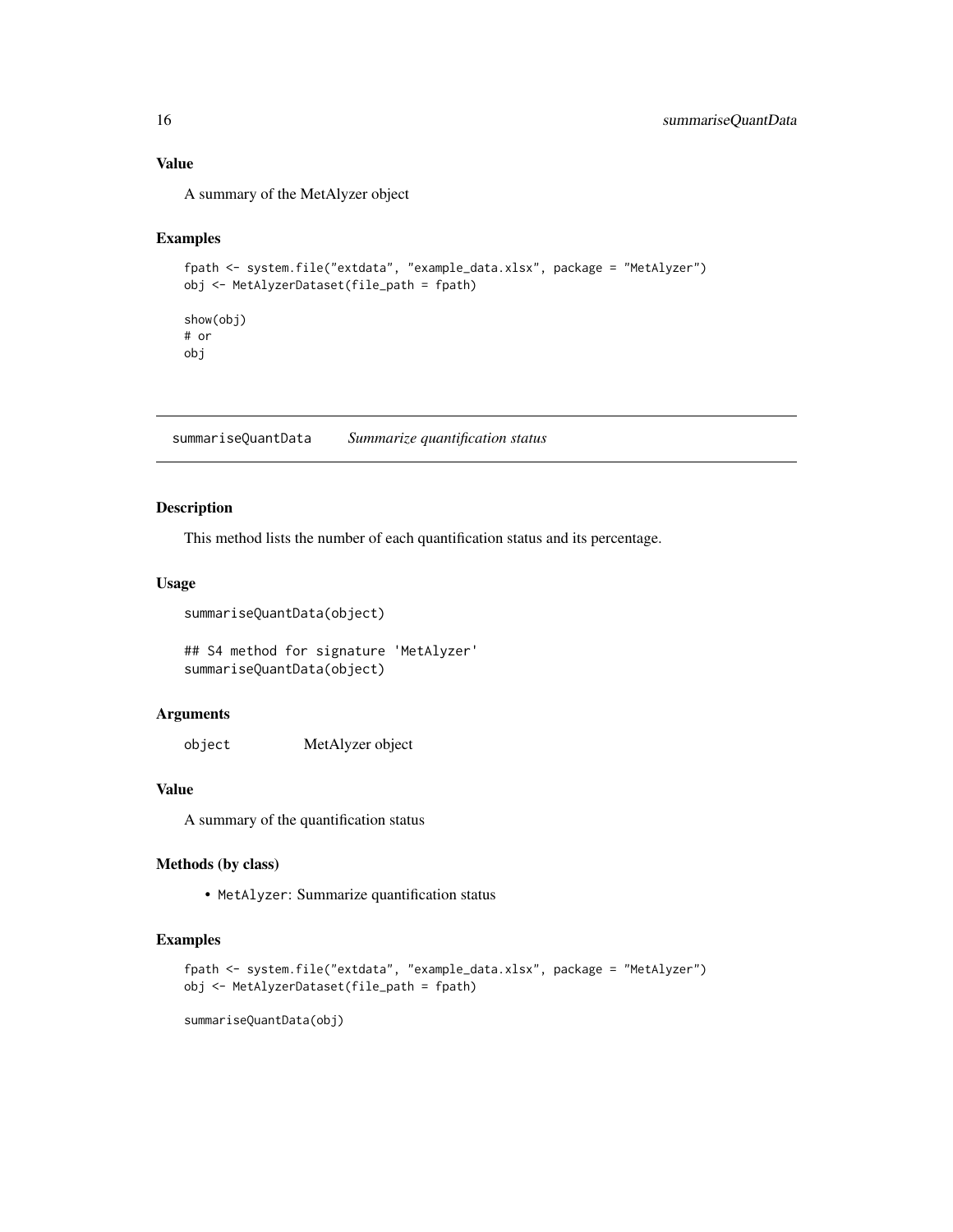<span id="page-16-0"></span>transformPlottingData *Transform plotting data*

#### Description

This method performs a transformation of imputed concentration values (imp\_Conc) with a given funciton. NA values are skipped. The transformed values are added to plotting\_data in an extra column transf\_Conc.

#### Usage

```
transformPlottingData(object, func = log2)
```

```
## S4 method for signature 'MetAlyzer'
transformPlottingData(object, func = log2)
```
#### Arguments

| object | MetAlyzer object                                                    |
|--------|---------------------------------------------------------------------|
| func   | A function to transform concentration values with number of samples |

#### Value

An updated MetAlyzer object

#### Methods (by class)

• MetAlyzer: Transform plotting data

#### Examples

# To see an example, please check out the vignette.

updateMetaData *Update meta data*

#### Description

This method adds another column to filtered meta\_data.

```
updateMetaData(object, name, new_colum)
## S4 method for signature 'MetAlyzer'
updateMetaData(object, name, new_colum)
```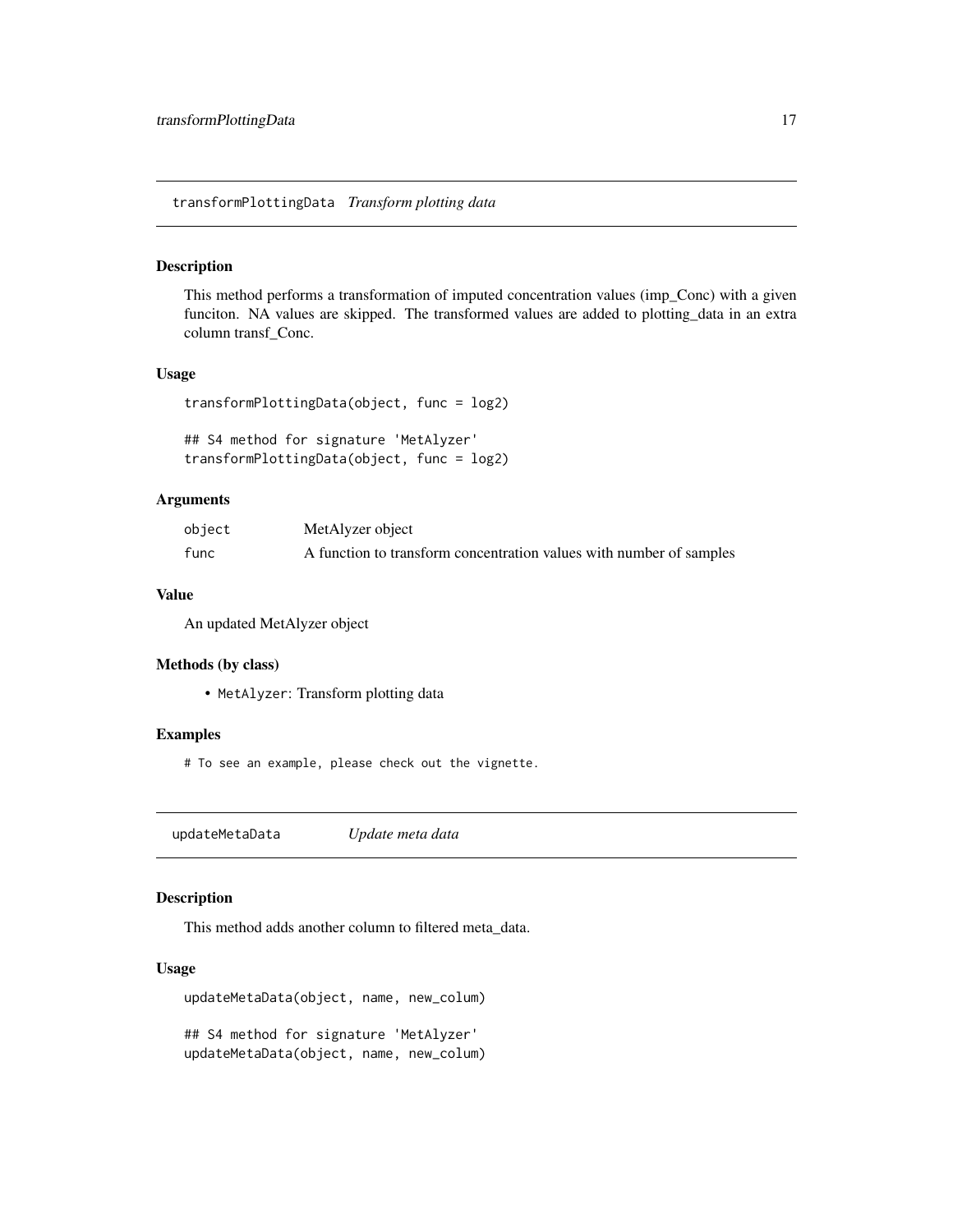# Arguments

| object    | MetAlyzer object                                                                         |
|-----------|------------------------------------------------------------------------------------------|
| name      | The new column name                                                                      |
| new_colum | A vector for the new column (length has to be same as the number of filtered<br>samples) |

# Value

An updated MetAlyzer object

# Methods (by class)

• MetAlyzer: Update meta data

```
fpath <- system.file("extdata", "example_data.xlsx", package = "MetAlyzer")
obj <- MetAlyzerDataset(file_path = fpath)
```
- obj <- updateMetaData(obj, name = Date, new\_colum = Sys.Date())
- obj <- updateMetaData(obj, name = Analyzed, new\_colum = TRUE)